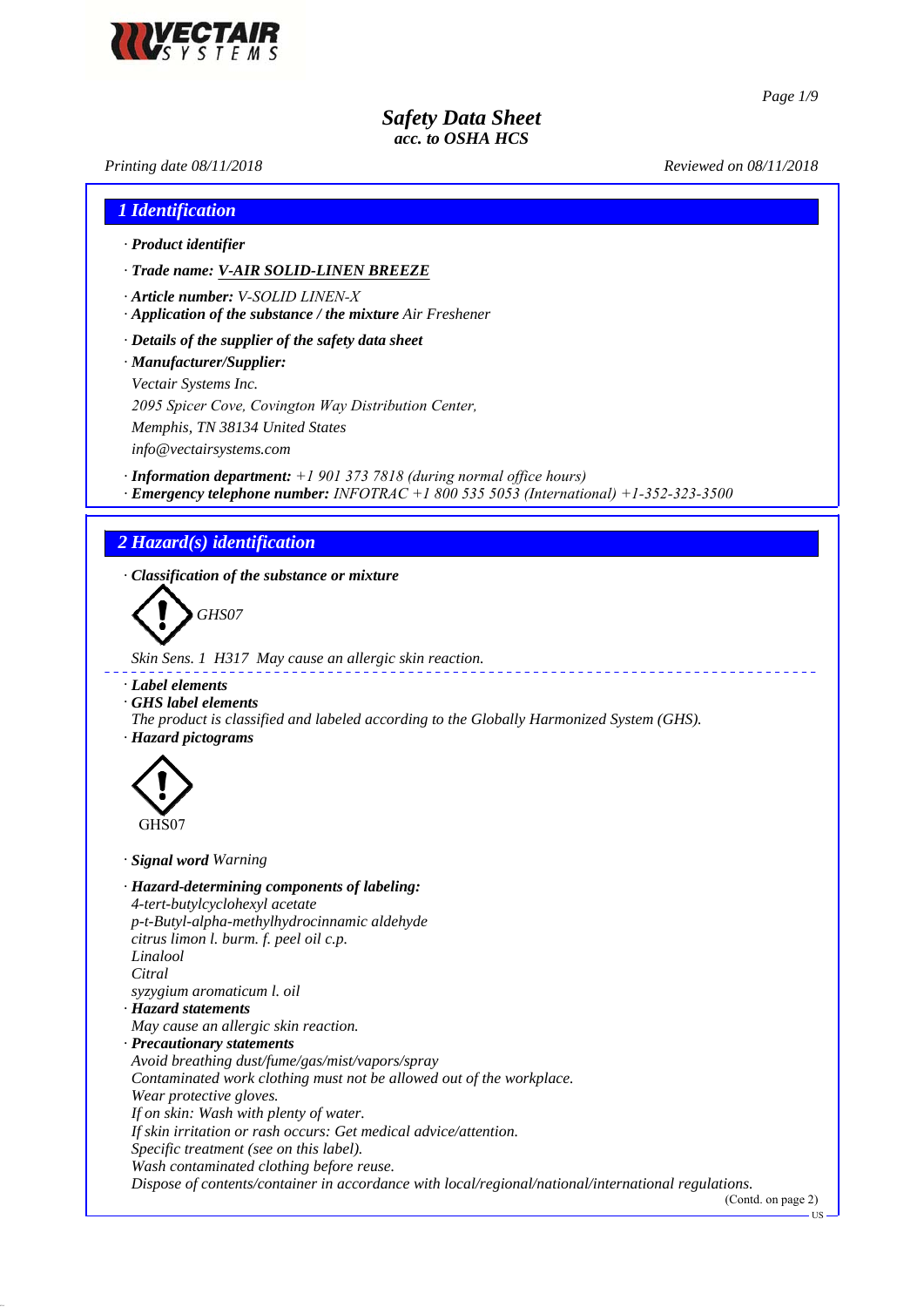*Printing date 08/11/2018 Reviewed on 08/11/2018*

(Contd. of page 1)

#### *Trade name: V-AIR SOLID-LINEN BREEZE*

*· Classification system: · NFPA ratings (scale 0 - 4)*

$$
\begin{Bmatrix}\n\mathbf{1} & \mathbf{Health} = 0 \\
\mathbf{0} & \mathbf{Fire} = 1 \\
\mathbf{0} & \mathbf{Reactivity} = 0\n\end{Bmatrix}
$$

*· HMIS-ratings (scale 0 - 4)*



*· Other hazards*

- *· Results of PBT and vPvB assessment*
- *· PBT: Not applicable.*
- *· vPvB: Not applicable.*

# *3 Composition/information on ingredients*

*· Chemical characterization: Mixtures*

*· Description: Mixture of the substances listed below with nonhazardous additions.*

| · Dangerous components: |                                                        |                     |
|-------------------------|--------------------------------------------------------|---------------------|
|                         | $\overline{140-11-4}$ benzyl acetate                   | $\geq 2.5 < 10\%$   |
|                         | 32210-23-4 4-tert-butylcyclohexyl acetate              | $\geq 2.5 < 10\%$   |
|                         | 112-27-6 Triethylene Glycol                            | $\geq 0.1 - 52.5\%$ |
|                         | 88917-22-0 Dipropylene glycol monomethyl ether acetate | $\geq 0.1 - 52.5\%$ |
|                         | 68647-72-3 Orange Terpenes                             | $\geq 0.1 - 52.5\%$ |
|                         | 80-54-6 p-t-Butyl-alpha-methylhydrocinnamic aldehyde   | $\geq 0.1 < 1\%$    |
|                         | 8008-56-8 citrus limon l. burm. f. peel oil c.p.       | $\geq 0.1 < 1\%$    |
|                         | $78-70-6$ Linalool                                     | $\geq 0.1 < 1\%$    |
| 5392-40-5 Citral        |                                                        | $\geq 0.1 < 1\%$    |
|                         | 8000-34-8 syzygium aromaticum l. oil                   | $\geq 0.1 < 1\%$    |

# *4 First-aid measures*

#### *· Description of first aid measures*

- *· After inhalation:*
- *Supply fresh air and to be sure call for a doctor.*
- *In case of unconsciousness place patient stably in side position for transportation.*
- *· After skin contact: Immediately wash with water and soap and rinse thoroughly.*
- *· After eye contact: Rinse opened eye for several minutes under running water.*
- *· After swallowing: If symptoms persist consult doctor.*
- *· Information for doctor:*
- *· Most important symptoms and effects, both acute and delayed No further relevant information available.*
- *· Indication of any immediate medical attention and special treatment needed*
- *No further relevant information available.*

# *5 Fire-fighting measures*

- *· Extinguishing media*
- *· Suitable extinguishing agents: Use fire fighting measures that suit the environment.*
- *· Special hazards arising from the substance or mixture No further relevant information available.*

(Contd. on page 3)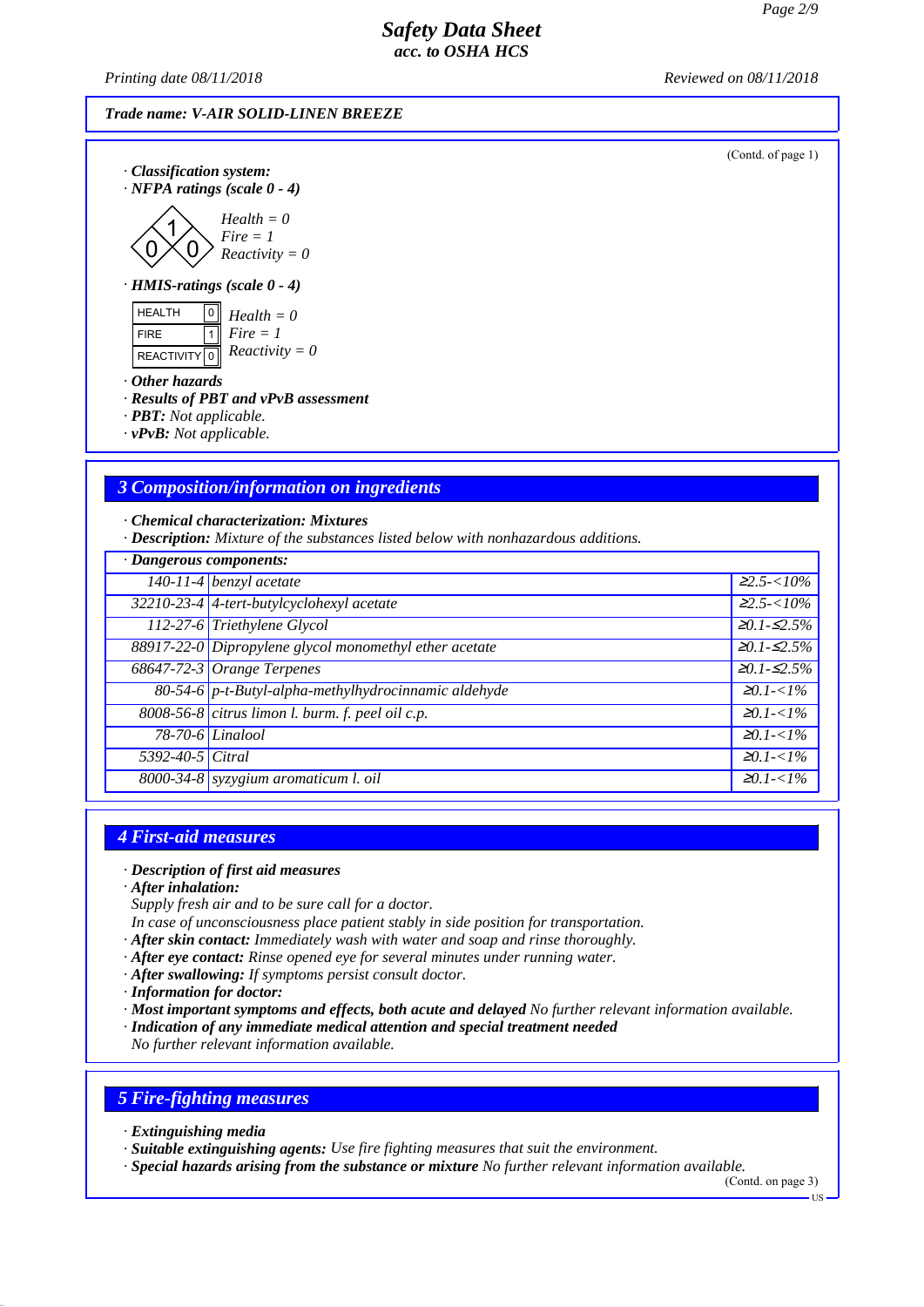(Contd. of page 2)

# *Safety Data Sheet acc. to OSHA HCS*

*Printing date 08/11/2018 Reviewed on 08/11/2018*

*Trade name: V-AIR SOLID-LINEN BREEZE*

*· Advice for firefighters*

*· Protective equipment: No special measures required.*

### *6 Accidental release measures*

*· Personal precautions, protective equipment and emergency procedures Not required.*

- *· Environmental precautions: No special measures required. · Methods and material for containment and cleaning up:*
- *Dispose contaminated material as waste according to item 13. Ensure adequate ventilation.*
- *· Reference to other sections*
- *See Section 7 for information on safe handling.*
- *See Section 8 for information on personal protection equipment.*
- *See Section 13 for disposal information.*

*· Protective Action Criteria for Chemicals*

| $\cdot$ PAC-1:           |                                                      |                                                 |
|--------------------------|------------------------------------------------------|-------------------------------------------------|
|                          | $\overline{140}$ - $\overline{11}$ -4 benzyl acetate | 30 ppm                                          |
|                          | 9036-19-5 $poly(oxyethylene)$ octylphenyl ether      | $13$ mg/m <sup>3</sup>                          |
|                          | 112-27-6 Triethylene Glycol                          | $\frac{130 \text{ mg/m}^3}{250 \text{ mg/m}^3}$ |
|                          | 141-97-9 ethyl acetoacetate                          | $12 \frac{mg}{m^3}$                             |
| $102-76-1$ (tri-)Acetin  |                                                      | $\frac{19 \text{ mg}}{m}$                       |
|                          | 123-11-5 p-Methoxybenzaldehyde                       | $\overline{21}$ mg/m <sup>3</sup>               |
|                          | 93-89-0 $ethyl$ benzoate                             | $\overline{6.3 \text{ mg/m}^3}$                 |
|                          | 120-51-4 Benzyl benzoate                             | $5.7$ mg/m <sup>3</sup>                         |
|                          | 119-36-8 methyl salicylate                           | $2.3$ ppm                                       |
| $\overline{PAC-2}$ :     |                                                      |                                                 |
|                          | $140 - 11 - 4$ benzyl acetate                        | 330 ppm                                         |
|                          | 9036-19-5 poly(oxyethylene) octylphenyl ether        | $140$ mg/m <sup>3</sup>                         |
|                          | 112-27-6 Triethylene Glycol                          | $1,400$ mg/m <sup>3</sup>                       |
|                          | $141-97-9$ ethyl acetoacetate                        | $130$ mg/m <sup>3</sup>                         |
| $102-76-1$ (tri-)Acetin  |                                                      | $210$ mg/m <sup>3</sup>                         |
|                          | 123-11-5 p-Methoxybenzaldehyde                       | $230$ mg/m <sup>3</sup>                         |
|                          | 93-89-0 ethyl benzoate                               | $69$ mg/m <sup>3</sup>                          |
|                          | 120-51-4 Benzyl benzoate                             | $63$ mg/m <sup>3</sup>                          |
|                          | 119-36-8 methyl salicylate                           | $\overline{25\ ppm}$                            |
| $\cdot$ PAC-3:           |                                                      |                                                 |
|                          | $\overline{140}$ - $\overline{11}$ -4 benzyl acetate | 2,000 ppm                                       |
|                          | 9036-19-5 $poly(oxyethylene)$ octylphenyl ether      | $830$ mg/m <sup>3</sup>                         |
|                          | 112-27-6 Triethylene Glycol                          | $4,400$ mg/m <sup>3</sup>                       |
|                          | 141-97-9 ethyl acetoacetate                          | $\frac{790 \text{ mg}}{m}$                      |
| 102-76-1 $(tri-)$ Acetin |                                                      | $1,200$ mg/m <sup>3</sup>                       |
|                          | 123-11-5 p-Methoxybenzaldehyde                       | $300$ mg/m <sup>3</sup>                         |
|                          | 93-89-0 ethyl benzoate                               | $\frac{420 \text{ mg}}{\text{m}}\text{s}$       |
|                          | 120-51-4 Benzyl benzoate                             | $380$ mg/m <sup>3</sup>                         |
|                          | 119-36-8 methyl salicylate                           | $150$ ppm                                       |

(Contd. on page 4)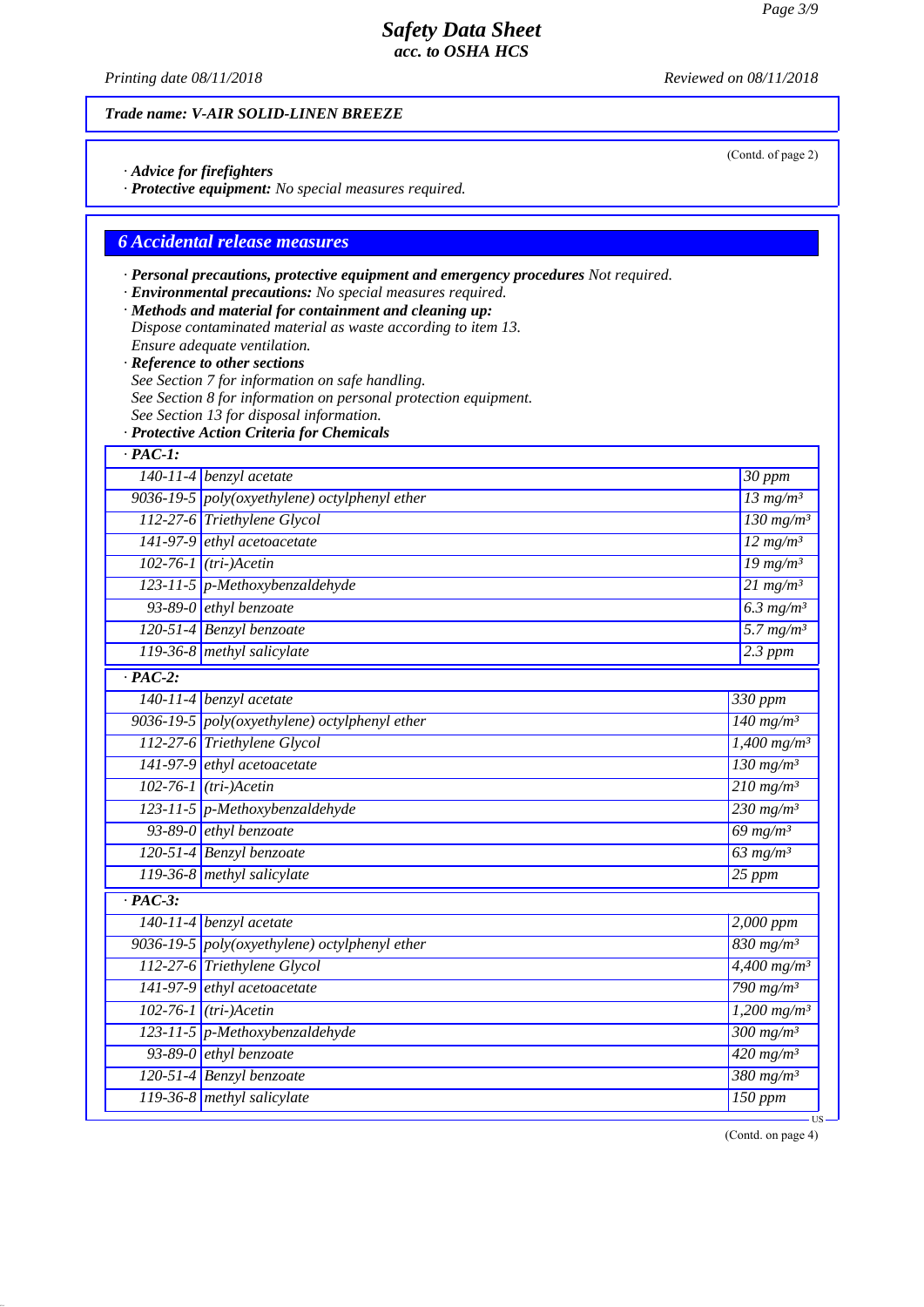*Printing date 08/11/2018 Reviewed on 08/11/2018*

*Trade name: V-AIR SOLID-LINEN BREEZE*

(Contd. of page 3)

# *7 Handling and storage*

- *· Handling:*
- *· Precautions for safe handling Ensure good ventilation/exhaustion at the workplace.*
- *· Information about protection against explosions and fires: No special measures required.*
- *· Conditions for safe storage, including any incompatibilities*
- *· Storage:*
- *· Requirements to be met by storerooms and receptacles: No special requirements.*
- *· Information about storage in one common storage facility: Not required.*
- *· Further information about storage conditions: None.*
- *· Specific end use(s) No further relevant information available.*

#### *8 Exposure controls/personal protection*

*· Additional information about design of technical systems: No further data; see item 7.*

*· Control parameters*

#### *· Components with limit values that require monitoring at the workplace:*

*The following constituents are the only constituents of the product which have a PEL, TLV or other recommended exposure limit.*

*At this time, the other constituents have no known exposure limits.*

*140-11-4 benzyl acetate*

*TLV Long-term value: 61 mg/m³, 10 ppm*

#### *5392-40-5 Citral*

*TLV Long-term value: 32\* mg/m³, 5\* ppm*

*Skin; DSEN; \*inhalable fraction + vapor*

*· Additional information: The lists that were valid during the creation were used as basis.*

- *· Exposure controls*
- *· Personal protective equipment:*
- *· General protective and hygienic measures:*
- *Immediately remove all soiled and contaminated clothing.*

*Wash hands before breaks and at the end of work.*

*· Breathing equipment:*

*In case of brief exposure or low pollution use respiratory filter device. In case of intensive or longer exposure use respiratory protective device that is independent of circulating air. · Protection of hands:*



*Protective gloves*

*The glove material has to be impermeable and resistant to the product/ the substance/ the preparation.*

*Due to missing tests no recommendation to the glove material can be given for the product/ the preparation/ the chemical mixture.*

*Selection of the glove material on consideration of the penetration times, rates of diffusion and the degradation*

*· Material of gloves*

*The selection of the suitable gloves does not only depend on the material, but also on further marks of quality and varies from manufacturer to manufacturer. As the product is a preparation of several substances, the resistance of the glove material can not be calculated in advance and has therefore to be checked prior to the application.*

*· Penetration time of glove material*

*The exact break through time has to be found out by the manufacturer of the protective gloves and has to be observed.*

(Contd. on page 5)

US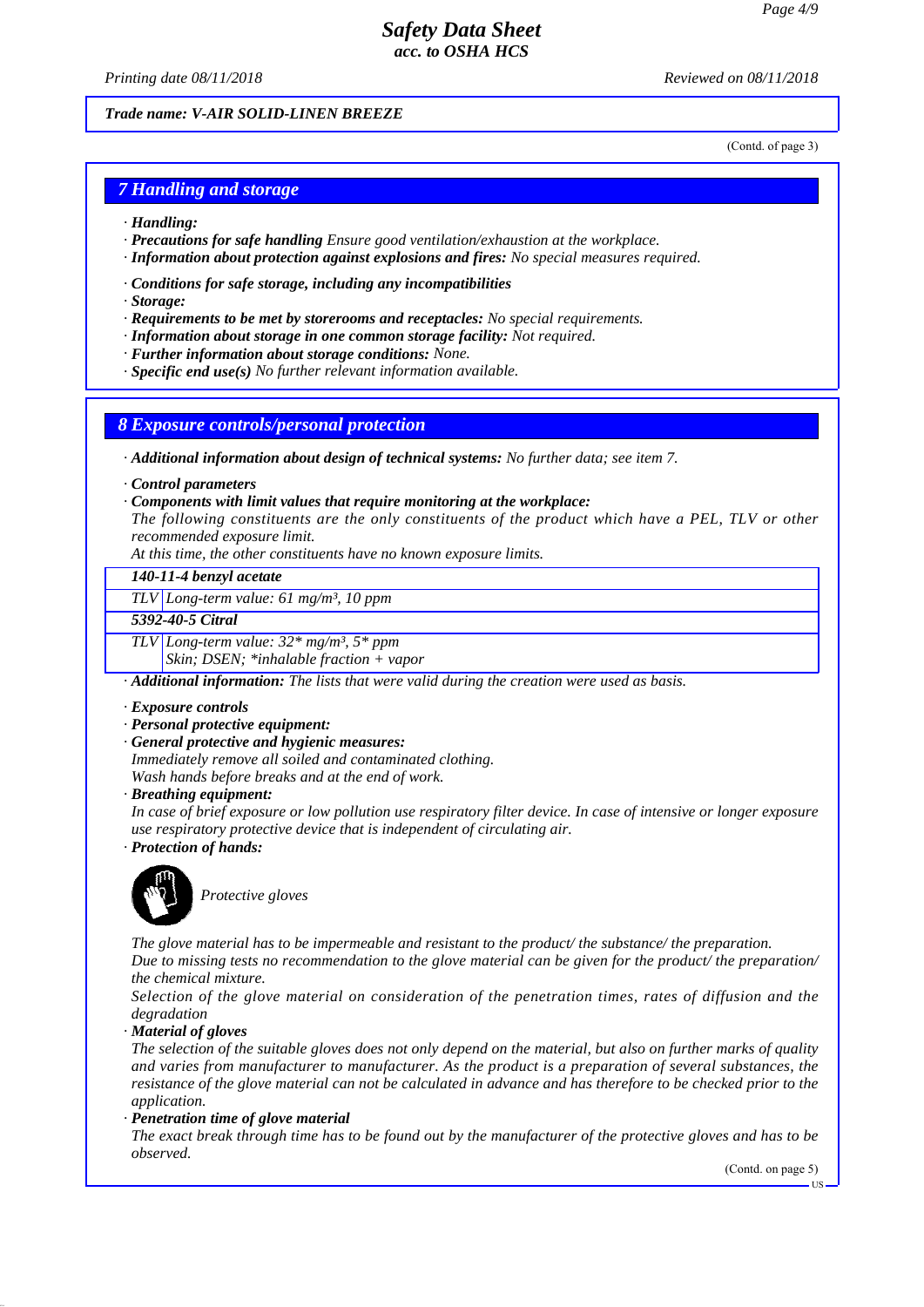*Printing date 08/11/2018 Reviewed on 08/11/2018*

(Contd. of page 4)

*Trade name: V-AIR SOLID-LINEN BREEZE*

*· Eye protection: Not required.*

| <b>9 Physical and chemical properties</b>                                             |                                                     |  |  |
|---------------------------------------------------------------------------------------|-----------------------------------------------------|--|--|
| · Information on basic physical and chemical properties<br><b>General Information</b> |                                                     |  |  |
| $\cdot$ Appearance:<br>Form:                                                          | Semi-Solid                                          |  |  |
| Color:                                                                                | Sky Blue                                            |  |  |
| $\cdot$ Odor:                                                                         | Characteristic                                      |  |  |
| · Odor threshold:                                                                     | Not determined.                                     |  |  |
| $\cdot$ pH-value:                                                                     | Not applicable.                                     |  |  |
| Change in condition<br><b>Melting point/Melting range:</b>                            | Undetermined.                                       |  |  |
| <b>Boiling point/Boiling range:</b>                                                   | > $100 °C (>212 °F)$                                |  |  |
| · Flash point:                                                                        | > $100 °C$ (>212 °F)                                |  |  |
| · Flammability (solid, gaseous):                                                      | Not determined.                                     |  |  |
| · Decomposition temperature:                                                          | Not determined.                                     |  |  |
| $\cdot$ Auto igniting:                                                                | Product is not selfigniting.                        |  |  |
| · Danger of explosion:                                                                | Product does not present an explosion hazard.       |  |  |
| $\cdot$ Explosion limits:                                                             |                                                     |  |  |
| Lower:                                                                                | Not determined.                                     |  |  |
| <b>Upper:</b>                                                                         | Not determined.                                     |  |  |
| $\cdot$ Vapor pressure at 20 $\cdot$ C (68 $\cdot$ F):                                | $\langle 2 \ hPa \ (\langle 1.5 \ mm \ Hg \rangle)$ |  |  |
| $\cdot$ Density at 20 $\cdot$ C (68 $\cdot$ F):                                       | >1 g/cm <sup>3</sup> (>8.345 lbs/gal)               |  |  |
| · Relative density                                                                    | Not determined.                                     |  |  |
| · Vapor density                                                                       | Not applicable.                                     |  |  |
| $\cdot$ Evaporation rate                                                              | Not applicable.                                     |  |  |
| · Solubility in / Miscibility with<br>Water:                                          | Insoluble.                                          |  |  |
| · Partition coefficient (n-octanol/water): Not determined.                            |                                                     |  |  |
| · Viscosity:                                                                          |                                                     |  |  |
| Dynamic:                                                                              | Not applicable.                                     |  |  |
| Kinematic:                                                                            | Not applicable.                                     |  |  |
| · Solvent content:                                                                    |                                                     |  |  |
| Organic solvents:                                                                     | 5.8%                                                |  |  |
| Water:                                                                                | 18.5%                                               |  |  |
| <b>VOC</b> content:                                                                   | $0.09\%$                                            |  |  |
|                                                                                       | Exempt Fragrance and no other VOCs                  |  |  |
| <b>Solids content:</b>                                                                | 100.0%                                              |  |  |
| $\cdot$ Other information                                                             | No further relevant information available.          |  |  |
|                                                                                       |                                                     |  |  |

# *10 Stability and reactivity*

*· Reactivity No further relevant information available.*

*· Chemical stability*

*· Thermal decomposition / conditions to be avoided: No decomposition if used according to specifications.*

*· Possibility of hazardous reactions No dangerous reactions known.*

(Contd. on page 6)

US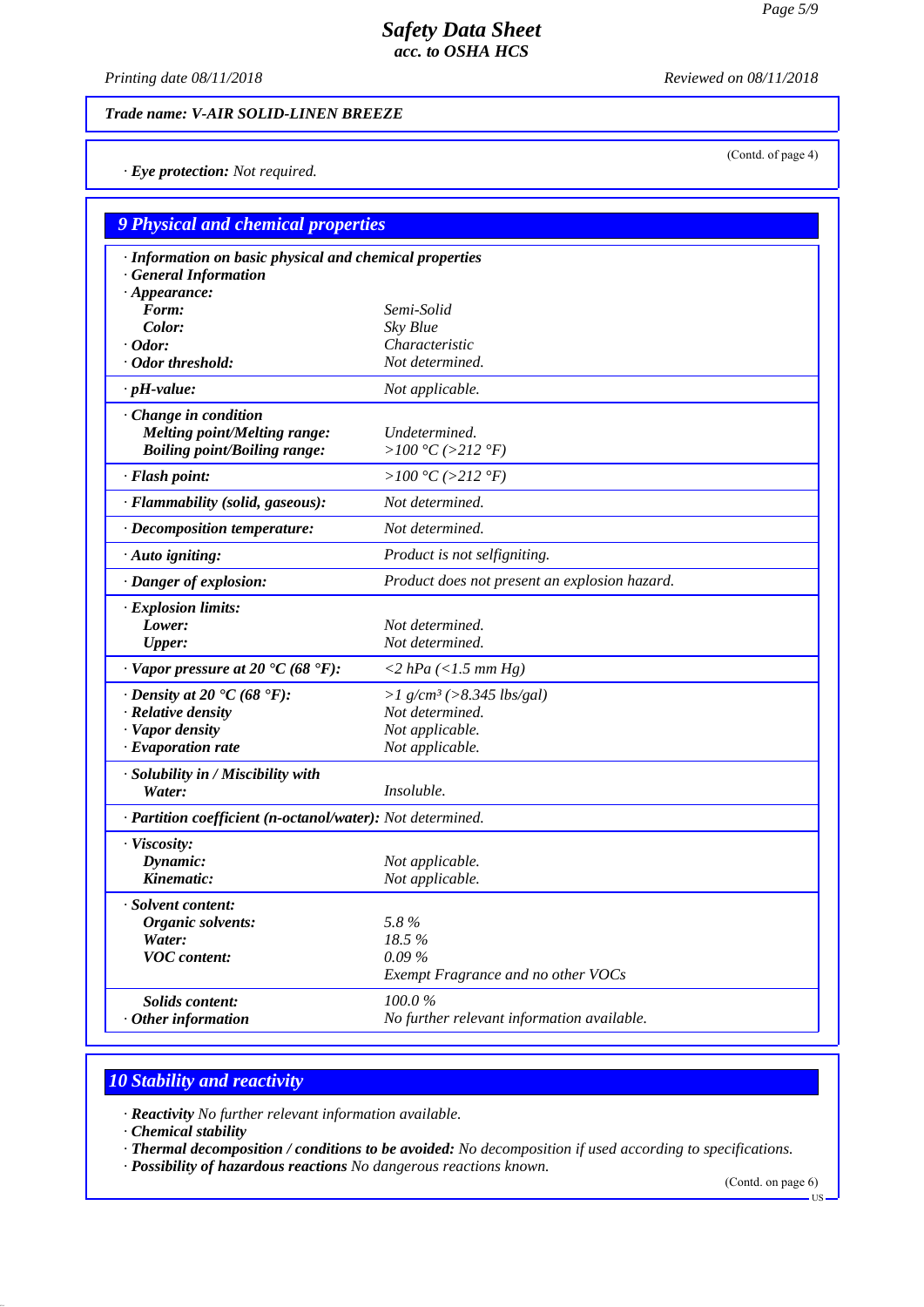*Printing date 08/11/2018 Reviewed on 08/11/2018*

(Contd. of page 5)

*Trade name: V-AIR SOLID-LINEN BREEZE*

*· Conditions to avoid No further relevant information available.*

*· Incompatible materials: No further relevant information available.*

*· Hazardous decomposition products: No dangerous decomposition products known.*

### *11 Toxicological information*

*· Information on toxicological effects*

*· Acute toxicity:*

*· LD/LC50 values that are relevant for classification:*

*140-11-4 benzyl acetate*

*Oral LD50 2,490 mg/kg (rat)*

*Dermal LD50 >5,000 mg/kg (rabbit)*

*32210-23-4 4-tert-butylcyclohexyl acetate*

*Oral LD50 5,000 mg/kg (rat)*

*112-27-6 Triethylene Glycol*

*Oral LD50 17,000 mg/kg (rat)*

*78-70-6 Linalool*

*Oral LD50 2,790 mg/kg (rat)*

*Dermal LD50 5,610 mg/kg (rabbit)*

*5392-40-5 Citral*

*Oral LD50 4,960 mg/kg (rat)*

*8000-34-8 syzygium aromaticum l. oil*

*Oral LD50 2,650 mg/kg (rat)*

*2,500 mg/kg (rabbit)*

*· Primary irritant effect:*

*· on the skin: No irritant effect.*

*· on the eye: No irritating effect.*

*· Sensitization: Sensitization possible through skin contact.*

*· Additional toxicological information:*

*The product shows the following dangers according to internally approved calculation methods for preparations:*

*Irritant*

*· Carcinogenic categories*

| · IARC (International Agency for Research on Cancer)    |                                   |  |
|---------------------------------------------------------|-----------------------------------|--|
|                                                         | $140 - 11 - 4$ benzyl acetate     |  |
|                                                         | 128-37-0 Butylated hydroxytoluene |  |
| · NTP (National Toxicology Program)                     |                                   |  |
| None of the ingredients is listed.                      |                                   |  |
| · OSHA-Ca (Occupational Safety & Health Administration) |                                   |  |
| None of the ingredients is listed.                      |                                   |  |

# *12 Ecological information*

*· Toxicity*

*· Aquatic toxicity: No further relevant information available.*

*· Persistence and degradability No further relevant information available.*

*· Behavior in environmental systems:*

*· Bioaccumulative potential No further relevant information available.*

*· Mobility in soil No further relevant information available.*

(Contd. on page 7)

US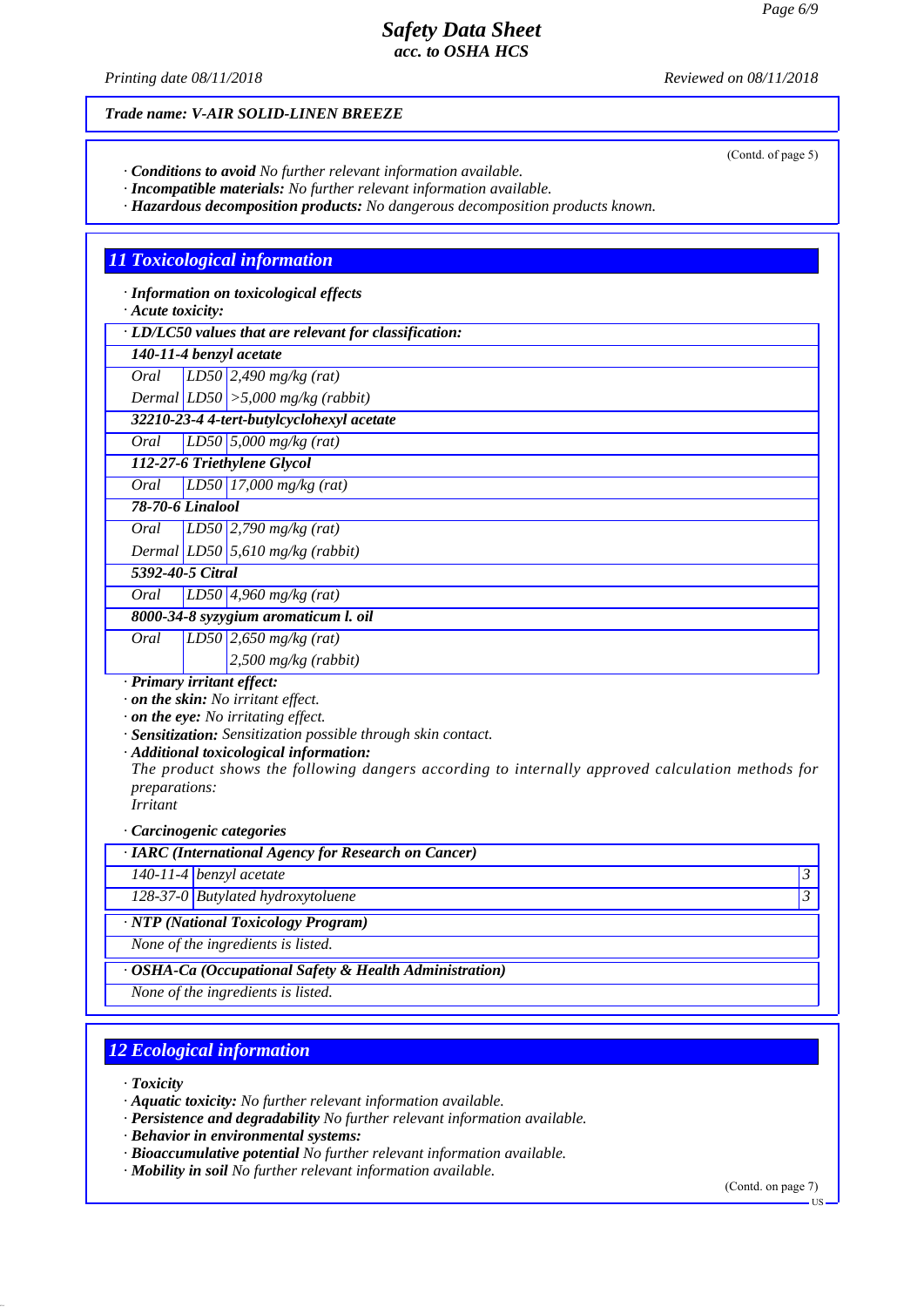*Printing date 08/11/2018 Reviewed on 08/11/2018*

#### *Trade name: V-AIR SOLID-LINEN BREEZE*

- *· Additional ecological information:*
- *· General notes: Generally not hazardous for water*
- *· Results of PBT and vPvB assessment*
- *· PBT: Not applicable.*
- *· vPvB: Not applicable.*
- *· Other adverse effects No further relevant information available.*

#### *13 Disposal considerations*

- *· Waste treatment methods*
- *· Waste Disposal Recommendations: Dispose in a safe manner in accordance with local/national regulations. · Additional Information:*
- *Empty container and removable plastic components should be recycled or placed in waste in accordance with local regulation.*
- *· Ecology waste materials: Avoid release to the environment, waste can be hazardous due to toxicity.*

| <b>14 Transport information</b>                                                                        |                 |  |
|--------------------------------------------------------------------------------------------------------|-----------------|--|
| . UN-Number<br>· DOT, IMDG, IATA                                                                       | not regulated   |  |
| $\cdot$ UN proper shipping name<br>· DOT, IMDG, IATA                                                   | not regulated   |  |
| $\cdot$ Transport hazard class(es)                                                                     |                 |  |
| · DOT, IMDG, IATA<br>· Class                                                                           | not regulated   |  |
| · Packing group<br>· DOT, IMDG, IATA                                                                   | not regulated   |  |
| · Environmental hazards:                                                                               | Not applicable. |  |
| $\cdot$ Special precautions for user                                                                   | Not applicable. |  |
| · Transport in bulk according to Annex II of<br><b>MARPOL73/78 and the IBC Code</b><br>Not applicable. |                 |  |
| · UN "Model Regulation":                                                                               | not regulated   |  |

# *15 Regulatory information*

- *· Safety, health and environmental regulations/legislation specific for the substance or mixture · Sara*
- *· Section 355 (extremely hazardous substances):*
- *None of the ingredients is listed.*
- *· Section 313 (Specific toxic chemical listings):*
- *None of the ingredients is listed.*
- *· TSCA (Toxic Substances Control Act):*
- *All ingredients are listed.*
- *· Proposition 65*
- *· Chemicals known to cause cancer:*
- *None of the ingredients is listed.*
- *· Chemicals known to cause reproductive toxicity for females:*
- *None of the ingredients is listed.*

(Contd. on page 8)

(Contd. of page 6)

US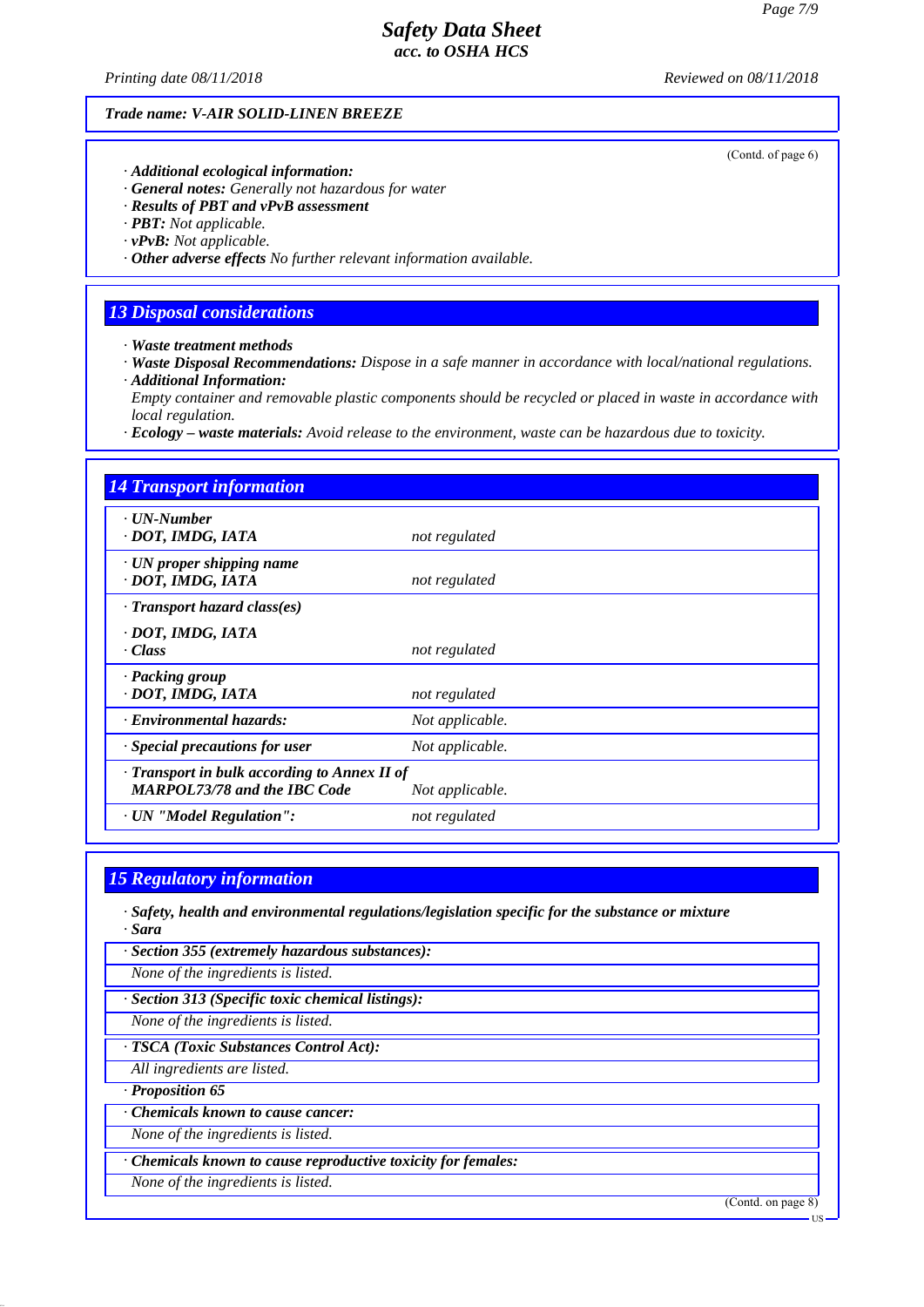*Printing date 08/11/2018 Reviewed on 08/11/2018*

(Contd. of page 7)

*Trade name: V-AIR SOLID-LINEN BREEZE*

*· Chemicals known to cause reproductive toxicity for males:*

*None of the ingredients is listed.*

*· Chemicals known to cause developmental toxicity:*

*None of the ingredients is listed.*

*· Carcinogenic categories*

*· EPA (Environmental Protection Agency)*

*None of the ingredients is listed.*

*· TLV (Threshold Limit Value established by ACGIH)*

*140-11-4 benzyl acetate A4*

*128-37-0 Butylated hydroxytoluene A4*

*127-91-3 beta-Pinene A4*

*80-56-8 alpha-Pinene A4*

*· NIOSH-Ca (National Institute for Occupational Safety and Health)*

*None of the ingredients is listed.*

*· GHS label elements*

*The product is classified and labeled according to the Globally Harmonized System (GHS). · Hazard pictograms*



*· Signal word Warning*

*· Hazard-determining components of labeling:*

*4-tert-butylcyclohexyl acetate p-t-Butyl-alpha-methylhydrocinnamic aldehyde citrus limon l. burm. f. peel oil c.p. Linalool Citral syzygium aromaticum l. oil · Hazard statements May cause an allergic skin reaction. · Precautionary statements Avoid breathing dust/fume/gas/mist/vapors/spray Contaminated work clothing must not be allowed out of the workplace. Wear protective gloves. If on skin: Wash with plenty of water. If skin irritation or rash occurs: Get medical advice/attention.*

*Specific treatment (see on this label).*

*Wash contaminated clothing before reuse.*

*Dispose of contents/container in accordance with local/regional/national/international regulations.*

*· Chemical safety assessment: A Chemical Safety Assessment has not been carried out.*

#### *16 Other information*

*This information is based on our present knowledge. However, this shall not constitute a guarantee for any specific product features and shall not establish a legally valid contractual relationship.*

*· Department issuing SDS: Product safety department.*

*· Date of preparation / last revision 08/11/2018 / -*

*· Abbreviations and acronyms:*

*ADR: Accord européen sur le transport des marchandises dangereuses par Route (European Agreement concerning the International Carriage of Dangerous Goods by Road)*

*IMDG: International Maritime Code for Dangerous Goods*

US